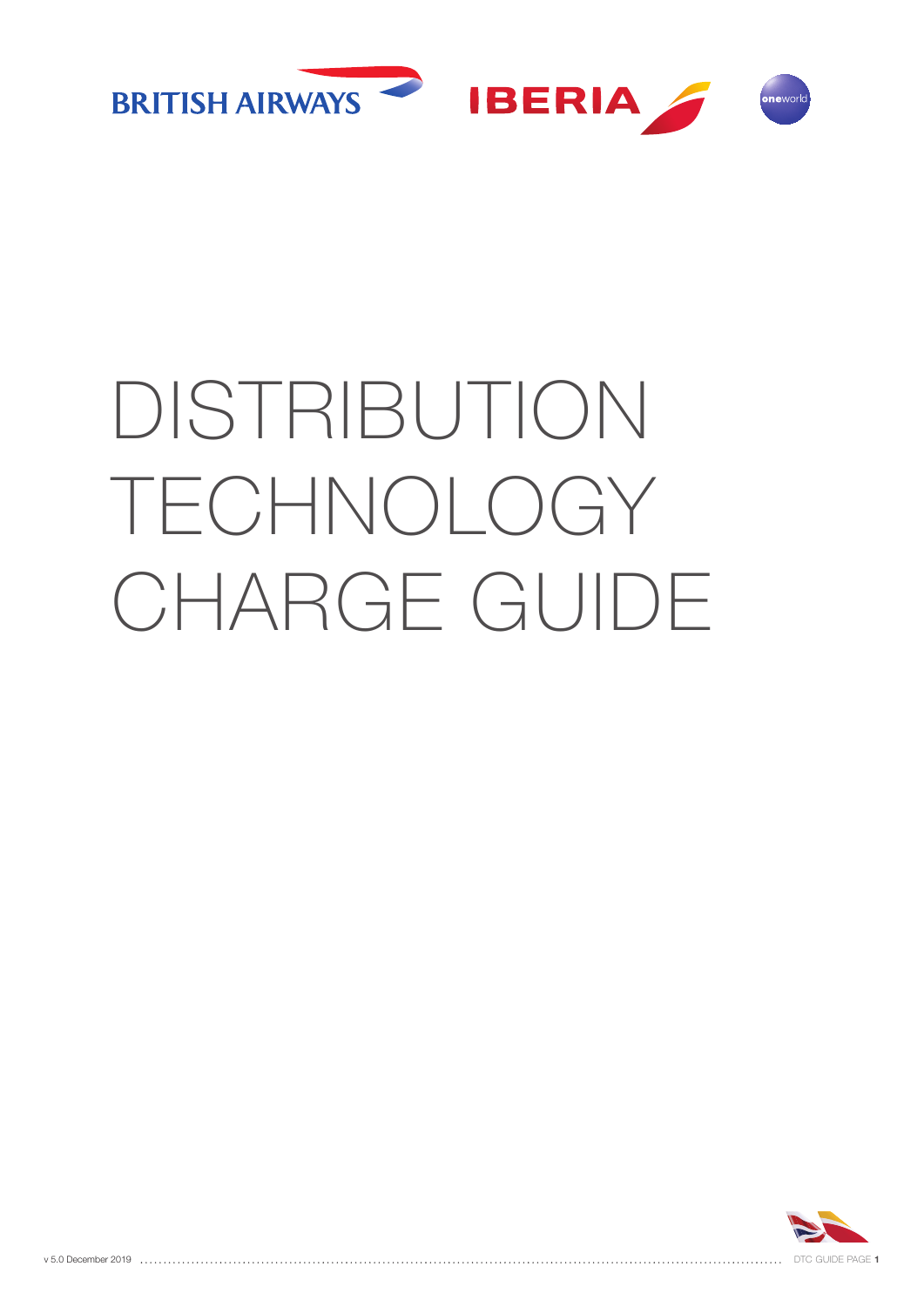

## CONTENTS

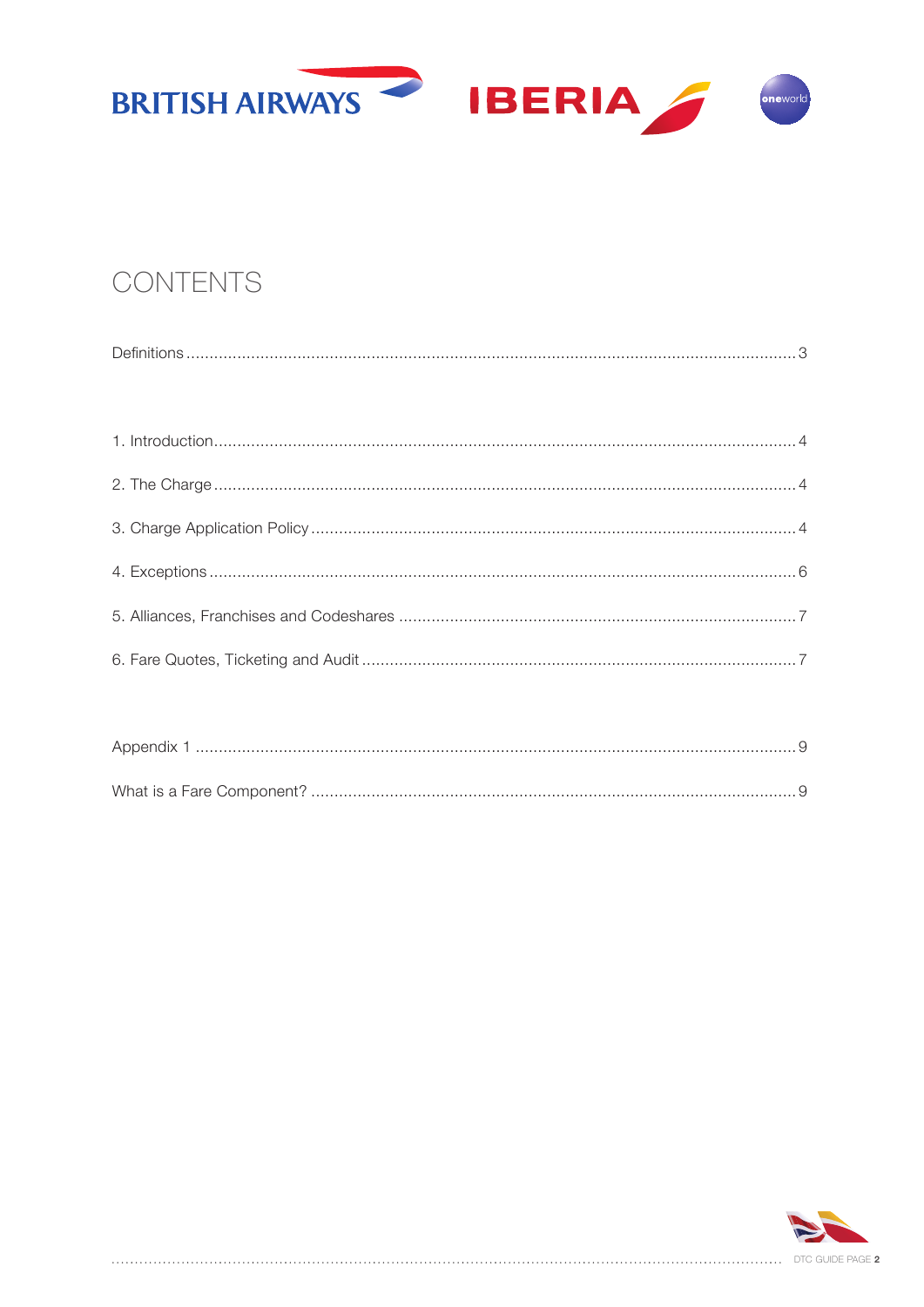

## DEFINITIONS

| Add-on         | Add-ons are amounts combined with international published fares to create<br>international constructed fares       |
|----------------|--------------------------------------------------------------------------------------------------------------------|
| <b>ADM</b>     | Agent Debit Memo                                                                                                   |
| BA             | <b>British Airways</b>                                                                                             |
| Fare Component | A portion of an itinerary between two consecutive fare construction points                                         |
| <b>GDS</b>     | Global Distribution System                                                                                         |
| Groups         | Bookings of parties of nine or more on one PNR, booked through a group<br>booking channel and designated as Groups |
| ΙB             | Iberia                                                                                                             |
| <b>NDC</b>     | New Distribution Capability                                                                                        |
| <b>PNR</b>     | Passenger Name Record                                                                                              |

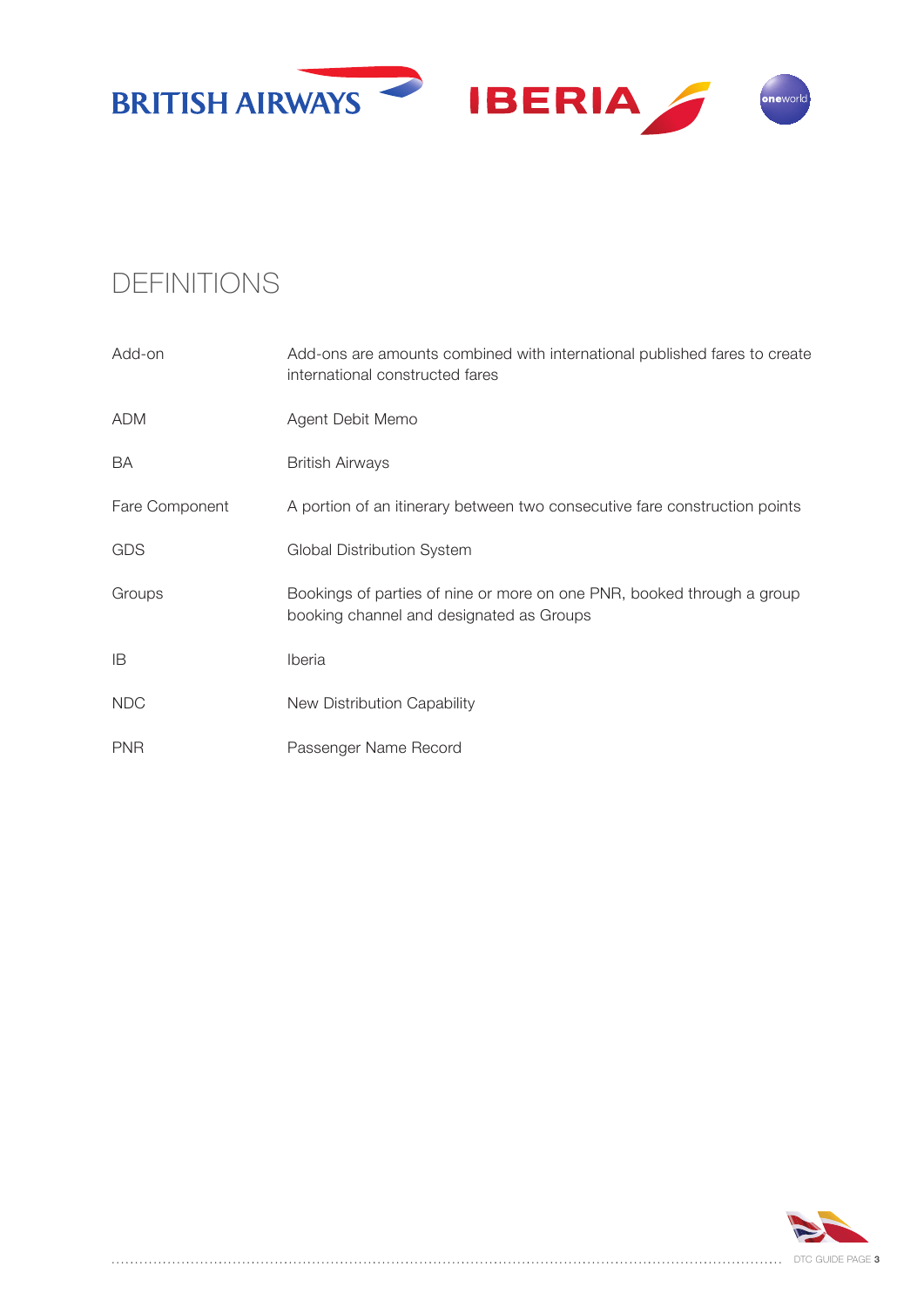

## 1. INTRODUCTION

With effect on 1 November 2017, IAG operating companies British Airways Plc (BA) and Iberia (IB) applied a Distribution Technology Charge on BA and IB marketed fares (including BA and IB fares valid on codeshare partners) which are not booked through an NDC based connection, or other low cost channels, such as ba.com and iberia.com and the airlines call centres.

The charge will be applied per fare component on all bookings ticketed from the effective date. The charge is applicable in all markets, subject to Government approval, with a small number of markets where it is not intended to apply the charge<sup>1</sup>. The charge will be collected through a  $Q$  charge on ticketing and is calculated automatically on quoting the fare.

## 2. THE CHARGE

#### CHARGE LEVEL

The charge applied from 31 May 2019, was €12.50, £10.50, \$14.00, JPY 1,500, CHF 14.00.

From 1 January 2020, the charge applied is €13.00, £11.00, \$14.00, JPY 1,500, CHF 14.00. The revised charge amounts will apply to all bookings ticketed on or after 1 January 2020.

Where the fare sold uses a currency other than those listed, the USD amount will be used (other than in Europe when Euro will be used), and then converted into local selling currency. The charge may also be filed in other local currencies where required by local regulations.

#### COLLECTION OF THE CHARGE

The charge is collected through a Q charge applied to all applicable fare components on fares which are not booked using an NDC based connection, or other low cost channels, such as our websites and call-centres.

The Q charge is displayed on the ticket in the fare calculation line.

Accounting, invoicing and BSP processes are identical to all other fares, taxes, fees and charges shown on the ticket.

#### CHANGES IN THE DISTRIBUTION TECHNOLOGY CHARGE

From time to time the Distribution Technology Charge will be reviewed, and this may result in changes to the charge level. Changes will be filed on the effective date. Where required, these changes will be subject to Government approval.

## 3. CHARGE APPLICATION POLICY

The Distribution Technology Charge will be applied for each BA or IB marketed fare component on bookings which are not booked using an NDC enabled connection, or booked through other low cost channels, such as our websites and call-centres, regardless of how they are subsequently ticketed.



<sup>1</sup> Exceptions are set out in section 4

DTC GUIDE PAGE **4**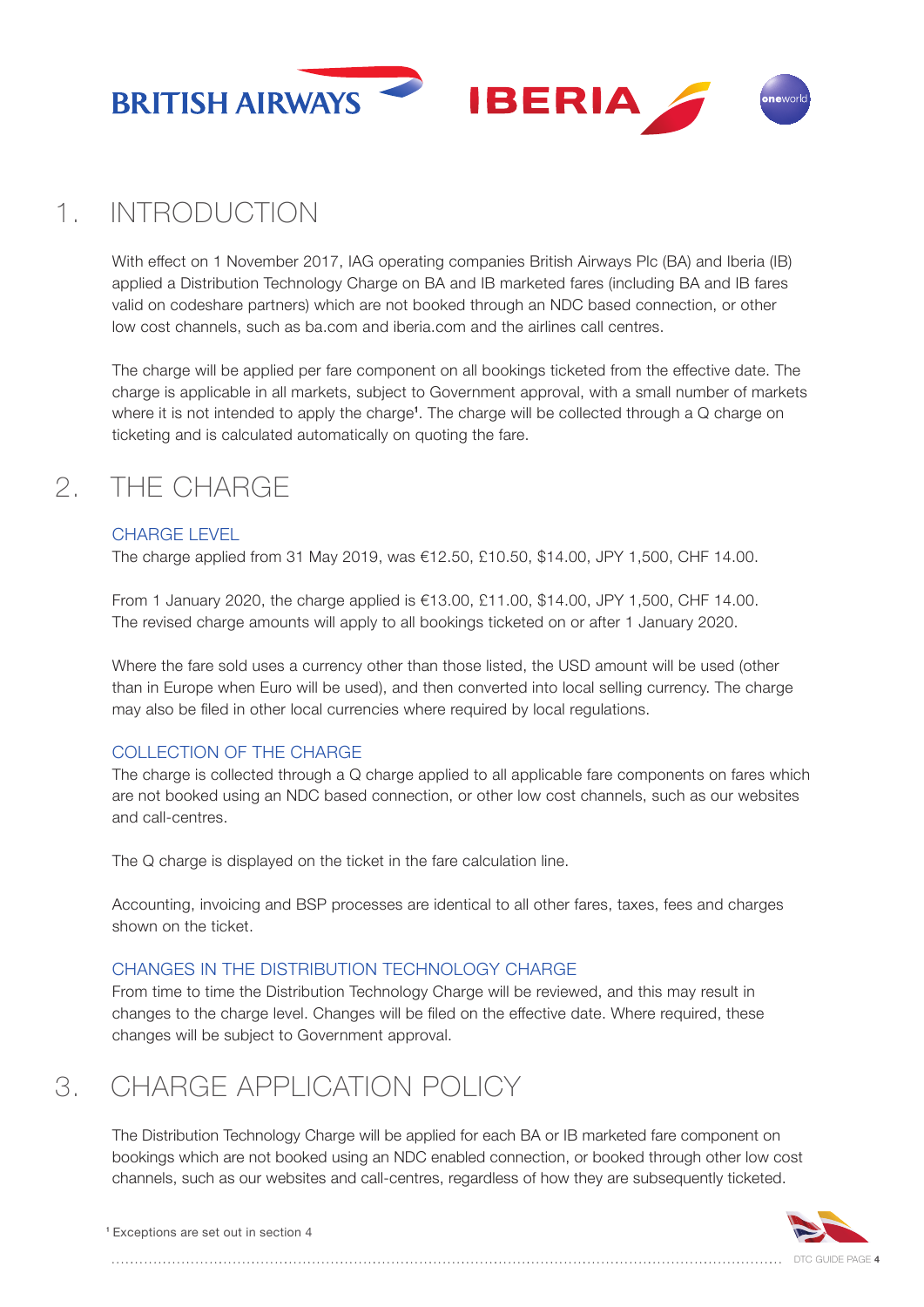

#### WHAT IS A FARE COMPONENT?

A simplified definition of Fare Component is 'A portion of an itinerary between two consecutive fare construction points.'

The Fare construction below shows two fare components, one for LONNYC (in red and bold) and the second for NYCLON (in green and bold). In both, the Q charge is shown immediately after the O&D of the segment it relates to, but before the actual fare itself. The Q charge in the below example is GBP8 per fare component, converted to NUC10.46 based the prevailing rate of exchange:

AL FLGT BK T DATE TIME FARE BASIS NVB NVA BG LON NYC BA 117 S S 01NOV 0820 SLX7S4C1 01NOV01NOV 1P LON BA 116 S S 10NOV 2010 SLW7S4C1 10NOV10NOV 1P GBP 445.00 01NOV17 **LON BA NYC Q10.46 264.11BA LON Q10.46 296.80** NUC581.83END ROE0.764818 GBP 203.00YQ XT GBP 41.47UB GBP 4.20YC GBP 13.90US GBP GBP 75.00GB 13.90US GBP 3.10XA GBP 5.40XY GBP 4.30AY GBP 89.77XT GBP 3.50XF JFK4.50 GBP 812.77

More detail on Fare Components can be found in Appendix 1.

#### CHARGE TO BE APPLIED ON TICKETING DATE

When bookings are created and quoted, the GDS will autoquote using the charge level in force on the date of quote. On ticketing, as per best practice, the fare should be requoted and the charge level in force on date of ticketing should be applied.

The charge can be added when tickets are built manually, but care should be taken to ensure the charge is applied correctly.

#### CLASS/CABIN APPLICATION RULES

The Distribution Technology Charge applies to all cabins and classes.

#### EMD/MCOS

The Charge does not apply to EMDs/MCOs.

#### FARE TYPE

The Distribution Technology Charge applies to all BA and IB marketed fare types, however there are a small number of exceptions. See Section 4 on the next page.

#### **REISSUES**

In the event of reissue, the charge will be reassessed based on the new itinerary/ticket and the Distribution Technology Charge level in effect on the day of reissue.

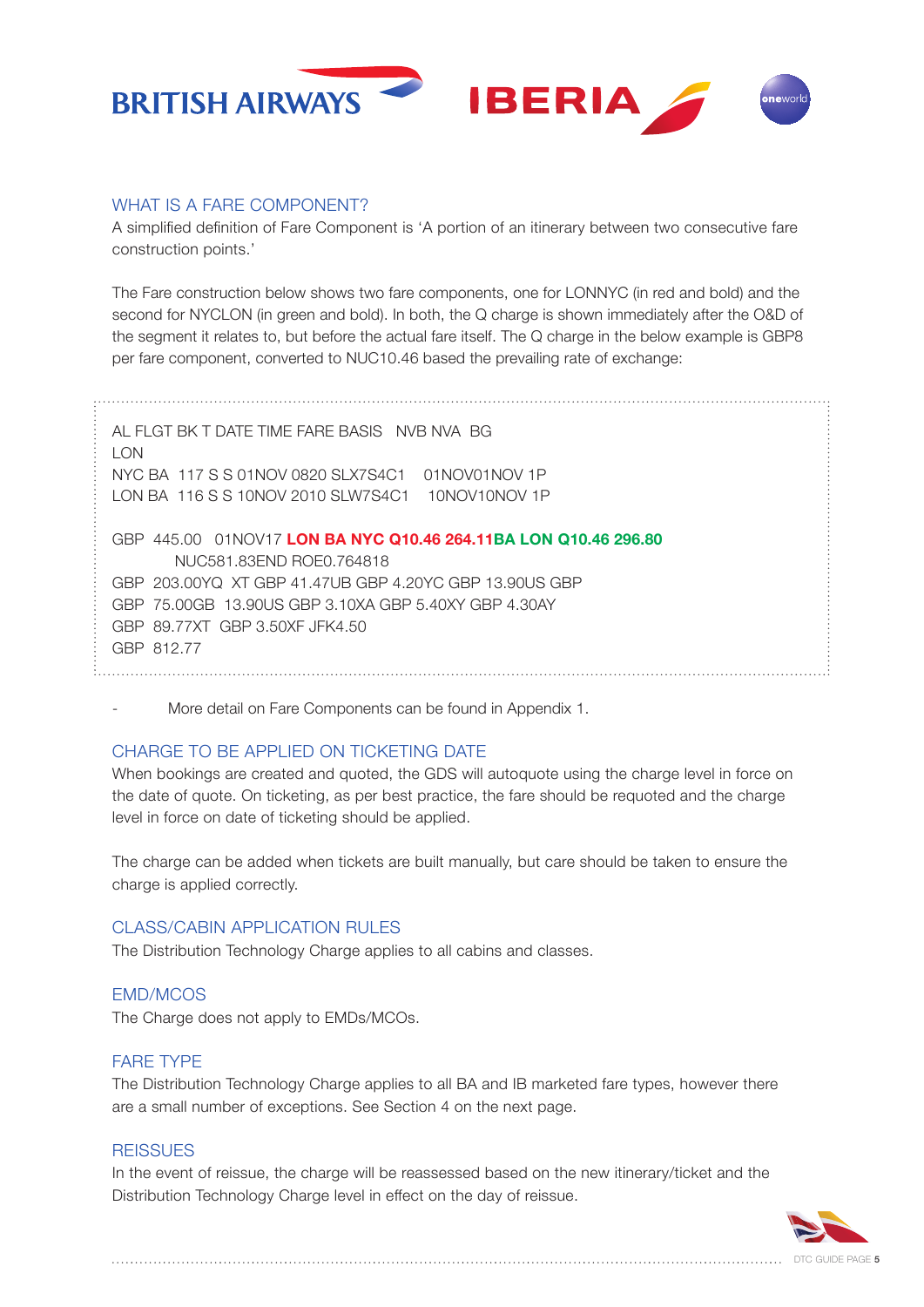

#### REDUCTIONS/DISCOUNTS/SPECIAL/PROMOTIONAL LEVEL DISTRIBUTION TECHNOLOGY CHARGE AMOUNTS

There is only one Distribution Technology Charge level per currency, with no discount or reduction for any category of fare.

The exceptions set out in Section 4 list the scenarios where the charge does not apply. Unless the product or fare category is listed in that section the charge shall apply.

#### **REFUNDS**

The refund rules for the Distribution Technology Charge will align with the fare rules of the fare. Where the fare is eligible for refund on either a voluntary or involuntary basis, the Distribution Technology Charge will be refunded along with the fare refund.

In markets where full refunds are permitted within 24 hours of ticket purchase, the Distribution Technology Charge should be refunded along with the base fare.

Where applicable, refunds will be to the original form of payment.

#### BOOKINGS MADE IN THE GDS AND SUBSEQUENTLY MANAGED/TICKETED BY BA/IB OR IN BA/IB BOOKING SYSTEMS

If a booking is originated in the GDS using existing connection methods, then the Distribution Technology Charge will apply, regardless of whether subsequent servicing and ticketing is done by BA or IB, its GSA's, or by the agent in BA/IB NDC based systems.

#### **one**world® ROUND-THE-WORLD FARES

The Distribution Technology Charge will apply to **one**world round-the-world fares where a BA or IB fare is used.

#### ISLAND RESIDENT/LARGE FAMILY SUBSIDIES

In line with guidance from the Spanish Authorities, subsidies will not apply to the Distribution Technology Charge for island residents and large families. Island resident and large family subsidised fares without the Distribution Technology Charge can be accessed by using the airline website, an NDC enabled connection or via the IAG booking portals. Guidance from the Spanish Authorities is subject to possible change in future.

### 4. EXCEPTIONS

The Distribution Technology Charge will apply to all BA and IB fare components except:

- Those products booked through an NDC based connection, other low cost channels, such as the airlines websites, or bookings originated in BA and IB office IDs
- BA Groups and IB Groups. Note that the Distribution Technology Charge will apply to BA allocation/allotment products. Timing for the application of the Distribution Technology Charge to IB allocation/allotment products will be communicated in due course
- IATA FLEX Fares (fully flexible fares) Y1F, W1F
- Infants without seats
- BA or IB marketed fares used wholly for Vueling operated sectors (BA\*/IB\* on VY)

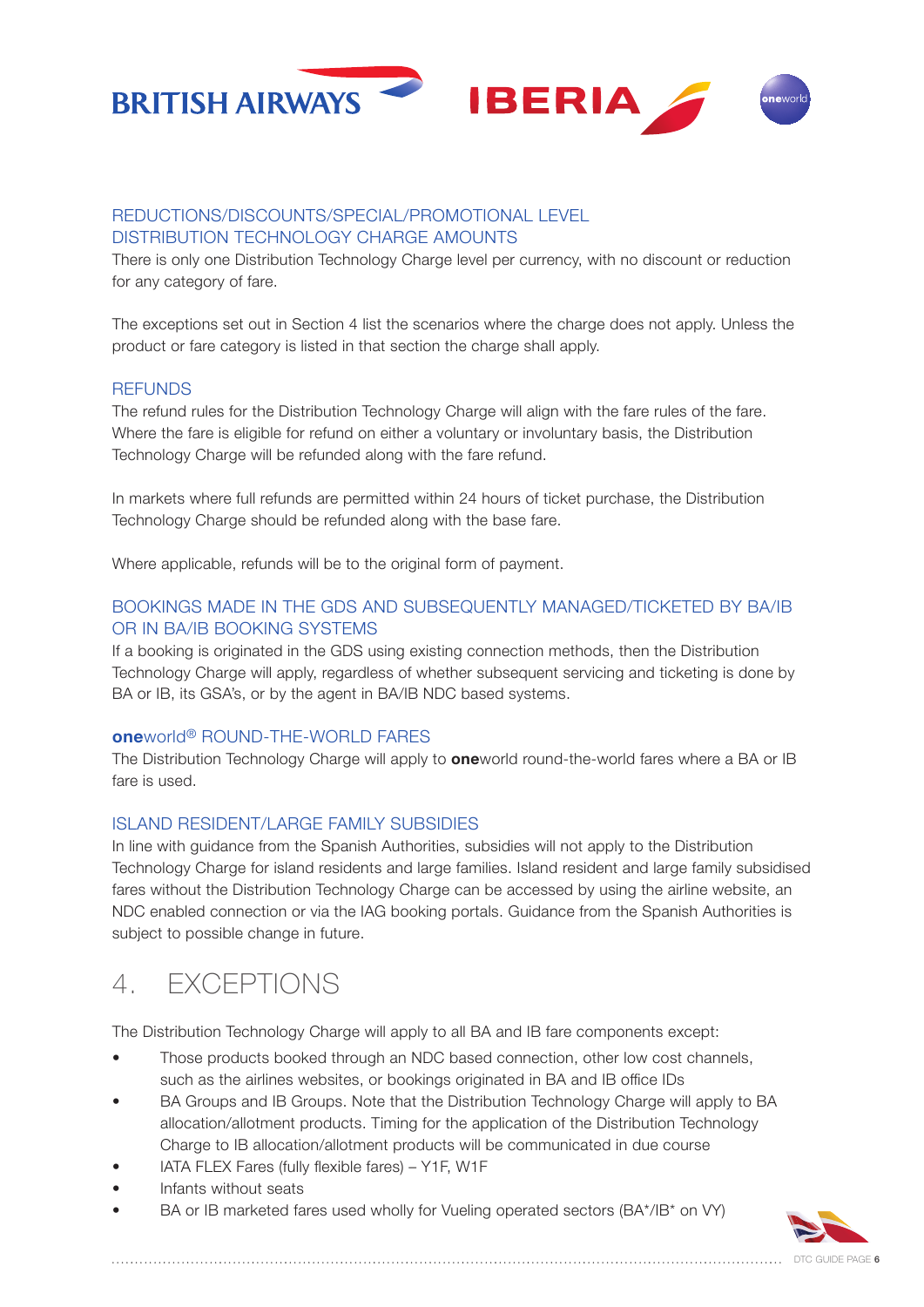

N.B. Vueling operated sectors as part of a BA or IB through fare comprising one fare component are subject to the charge. In addition, IB\*/VY between Madrid and Barcelona (and vice-versa) will also be subject to the charge.

- BA Domestic UK fares that require end on end construction with an international fare, denoted by – ADD in the Fare Basic Code, which cannot be sold independently
- IB marketed routes subject to OSP (Obligated Public Service regulation)
	- October to May only: MAD-MAH
	- Full Year: PMI-IBZ, PMI-MAH, IBZ-MAH, LEI-SVQ
- Point of Sale China for journeys originating in China and Hong Kong: Point of Sale Hong Kong for journeys originating in Hong Kong and China (for example, a journey originating from HKG sold in Beijing would not incur the charge.

However, a journey originating from HKG sold in London would be subject to the charge, as would (for example) a journey MAD-CDG sold in Hong Kong)

• In Point of Sale Colombia, the Distribution Technology Charge will apply via a separate fare ladder, rather than as a Q charge

# 5. ALLIANCES, FRANCHISES AND CODESHARES

The Distribution Technology Charge will apply whenever a BA or IB marketed fare component is used, regardless of operating or ticketing carrier (or ticket stock used), when the booking is not made using an NDC based connection, or other low cost booking channel, such as through our websites and call-centres.

The Distribution Technology Charge will not apply with other airline marketed fares booked on BA or IB metal, e.g. AA or AY code booked on BA or IB metal, will not be subject to the Distribution Technology Charge.

Similarly, other airline marketed fares booked on BA (125-) or IB (075-) ticket stock will not incur the charge.

Both Aer Lingus and Vueling will continue to apply their existing indirect pricing structure and therefore the charge will not apply to Aer Lingus and Vueling marketed fares.

The treatment of BA marketed fares used wholly on Comair or Sunair operated flights, and IB marketed fares used wholly on Air Nostrum operated flights, are subject to each franchise carrier's respective commercial policies.

# 6. FARE QUOTES, TICKETING AND AUDIT

#### FARE QUOTING

The price impact of the Q charge is seen when the agent/customer does an itinerary quote. When this is done, the GDS will take into account all relevant taxes, fees and carrier charges, both inside and outside the fare, so the Q charge will be added into the base price.

When agents view a list of Fares (Fares Display function), only filed fares are displayed, without the Q charge.

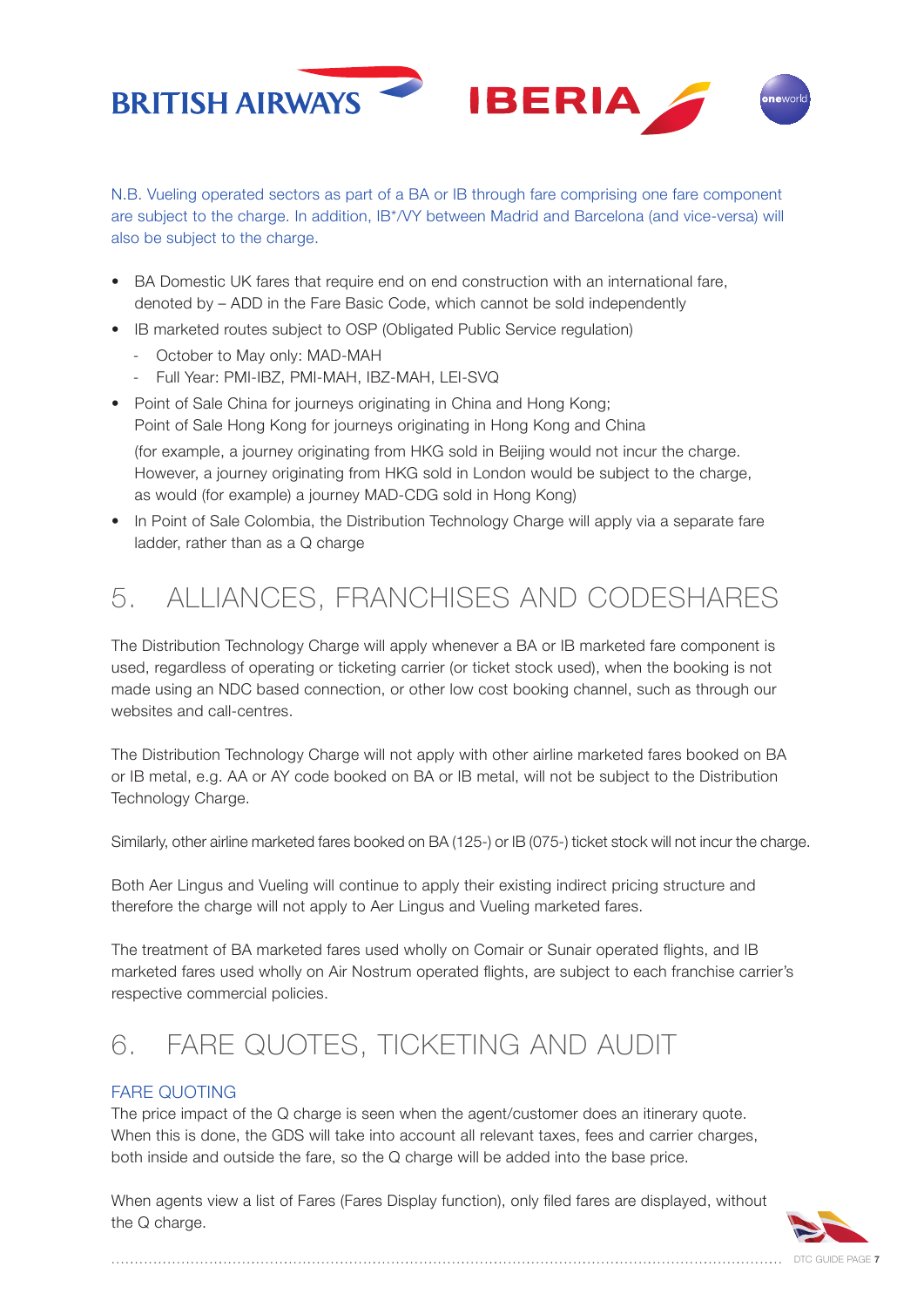



#### **TICKETING**

The Distribution Technology Charge is applied per BA or IB fare component, not per ticket. Therefore where multiple airlines appear on a ticket, the Distribution Technology Charge applies to the BA or IB fare components only.

The Q charge will appear on the ticket at the end of each of the applicable fare component/s.

For the avoidance of doubt, the Distribution Technology Charge is applicable on any ticket stock where a BA marketed fare component exists, regardless of airline ticket stock.

The Distribution Technology Charge is filed into the fare and will quote automatically when automatic fare quote is used.

Accounting, invoicing and BSP processes are identical to all other fares, taxes, fees and charges shown on the ticket.

#### AUDIT

All tickets issued by the trade will be subject to audit in the usual way to ensure the Distribution Technology Charge has been paid.

#### APPLICABLE DISTRIBUTION TECHNOLOGY CHARGE AMOUNT

The applicable Distribution Technology Charge amount is based on the charge effective at the time of ticketing, regardless of when the original booking was made (with the exception of 'fare at time of booking products' shown below).

Where a revised Distribution Technology Charge amount comes into effect, all bookings ticketed on or after the effective date of the revision will be subject to the revised charge. Any bookings ticketed prior to the effective date of the revision will be subject to the existing Distribution Technology Charge amount.

For changes made to ticketed bookings, the Distribution Technology Charge amount applied is based on the charge amount in effect at the time of ticket reissue, regardless of the Distribution Technology Charge amount applied at the original time of ticketing.

#### APPLICABLE DISTRIBUTION TECHNOLOGY CHARGE AMOUNT – IT AND OTHER 'FARE AT TIME OF BOOKING PRODUCTS'

If the fare in question is a 'Fare at time of booking' product, the applicable Distribution Technology Charge amount is based on the charge effective at the original date of booking. If the booking is ticketed after the effective date of a revision to the Distribution Technology Charge amount, and the booking is subject to 'Fare at time of booking' rules, then the original fare quote from the time of booking will apply, including the original Distribution Technology Charge amount. An automatic historic fare quote, for the original date of booking, will produce the correct fare quote.

Where a change is made to an existing booking for a 'fare at time of booking' product that results in a change in fare, the applicable Distribution Technology Charge amount is based on the charge effective at the time of the change.

#### **COMMISSION**

In countries where BA or IB pay an IATA commission on a fare, the commission amount will be calculated based on the Fare plus Q charge.



DTC GUIDE PAGE **8**